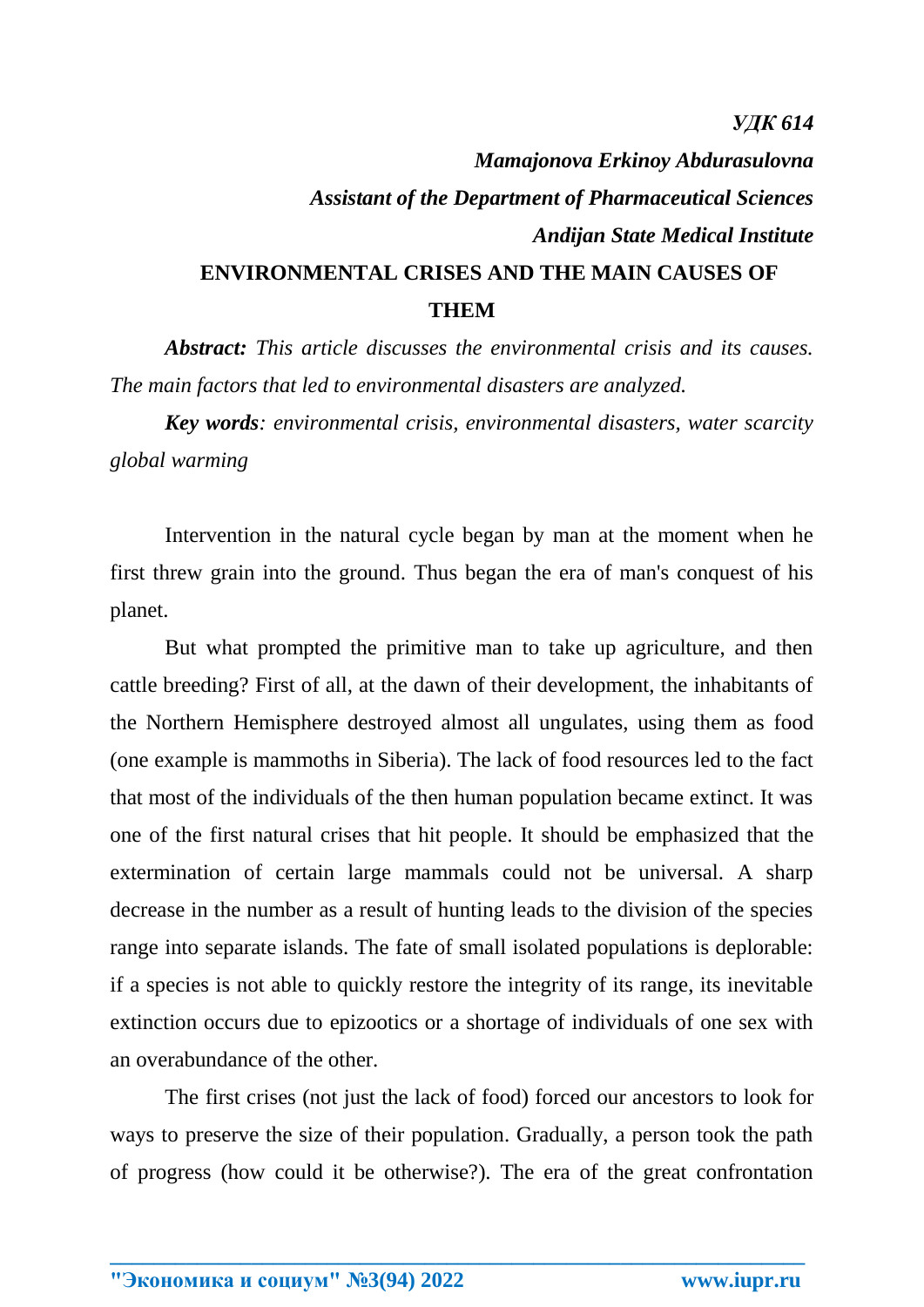between man and nature began. Man more and more moved away from the natural cycle, which is based on the replacement of natural parts and the nonwaste nature of natural processes. Over time, the confrontation turned out to be so serious that it became impossible for a person to return to the natural environment.

In the second half of the XX century. humanity is facing an ecological crisis. Theorist of modern ecology N.F. Reimers defined the ecological crisis as a tense state of relations between mankind and nature, characterized by a discrepancy between the development of productive forces and production relations in human society and the resource and ecological possibilities of the biosphere. One of the characteristics of the ecological crisis is the increase in the influence of nature changed by people on social development. Unlike a catastrophe, a crisis is a reversible state in which a person acts as an active party. In other words, the ecological crisis is a violation of the balance between natural conditions and human impact on the natural environment.

Sometimes an ecological crisis refers to a situation that has arisen in natural ecosystems under the influence of natural disasters (flood, volcanic eruption, drought, hurricane, etc.) or as a result of anthropogenic factors (environmental pollution, deforestation).

The use of the term "environmental crisis" to refer to environmental problems takes into account the fact that a person is part of an ecosystem that changes as a result of his activity (primarily production). Natural and social phenomena are a single whole, and their interaction is expressed in the destruction of the ecosystem.

It is now obvious to everyone that the ecological crisis is a global and universal concept that concerns each of the people living on Earth. What specifically can indicate an approaching ecological catastrophe?

Here is a far from complete list of negative phenomena that indicate a general ill-being: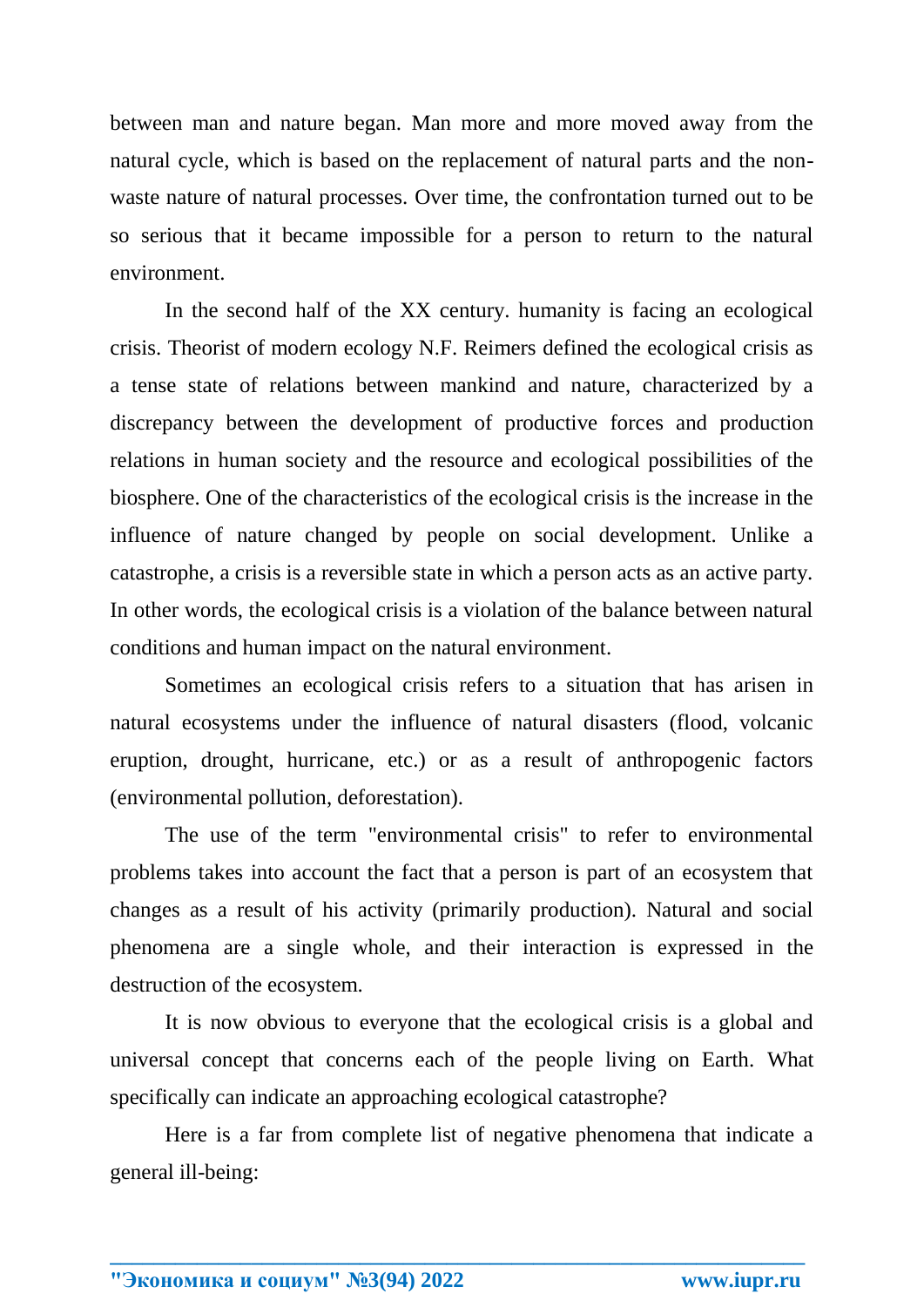- global warming, greenhouse effect, shift of climatic zones;
- ozone holes, destruction of the ozone screen;
- reduction of biodiversity on the planet;
- global environmental pollution;
- non-utilizable radioactive waste:
- water and wind erosion and reduction of fertile soil areas:
- population explosion, urbanization;
- depletion of non-renewable mineral resources;
- energy crisis;
- a sharp increase in the number of previously unknown and often incurable diseases;
- lack of food, a permanent state of hunger for most of the world's population;
- depletion and pollution of the resources of the oceans.

Overall economic burden on ecological systems depends on three factors: the size of the population, the average level of consumption and the widespread use of various technologies. The environmental damage caused by the consumer society can be reduced by changing agricultural patterns, transportation systems, urban planning methods, energy consumption intensity, rethinking industrial technologies, and so on. In addition, when technology changes, the level of material requests can be reduced. And this is gradually happening due to the rise in the cost of living, which is directly related to environmental problems.

Separately, it should be noted the crisis phenomena occurring as a result of local hostilities that have become more frequent in recent times. An example of an ecological catastrophe caused by an interstate conflict was the events that took place in Kuwait and neighboring countries on the coast of the Persian Gulf after Operation Desert Storm in early 1991. Retreating from Kuwait, the Iraqi invaders blew up over 500 oil wells. A significant part of them burned for six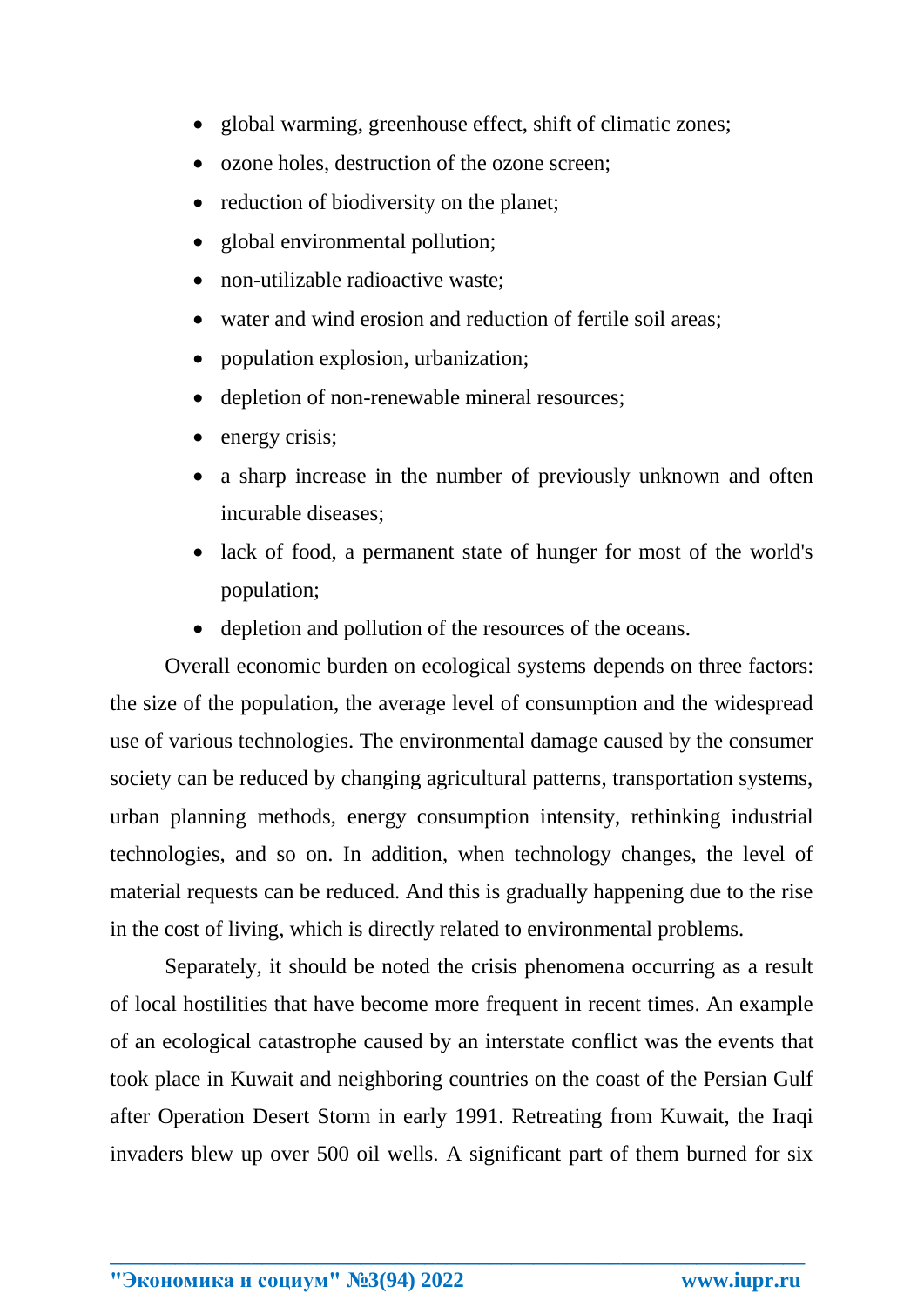months, poisoning a large area with harmful gases and soot. From boreholes that did not ignite, oil gushed out, forming large lakes, and flowed into the Persian Gulf. A large amount of oil spilled here from the blown up terminals and tankers. As a result, about 1554 km2 of the sea surface and 450 km of the coastline were covered with oil. Most of the birds, sea turtles, dugongs and other animals died. The fire torches burned 7.3 million liters of oil daily, which is equal to the volume of oil imported by the United States daily. Clouds of soot from fires rose to a height of up to 3 km and were carried by winds far beyond the borders of Kuwait: black rain fell in Saudi Arabia and Iran, black snow fell in India (2000 km from Kuwait). Air pollution with oil soot has affected people's health, as soot contains many carcinogens.

## **References:**

- 1. Ortikovich U. A., Obidjonovich Z. I. Maktab fizika kursida o 'zgarmas va o 'zgaruvchan tokni o 'rganish //Oriental renaissance: Innovative, educational, natural and social sciences. – 2021. – Т. 1. – №. 3. – С. 433-436.
- 2. Umarov A., Zohidov I. «ELECTRIC CONDUCTIVITY. DEPENDENCE ON CURRENT STRENGTH» TEACHING THE SUBJECT. ACCORDING TO 10th FORM //Збірник наукових праць ΛΌГOΣ. – 2020. – С. 7-8.
- 3. Umarov A., Zohidov I. TEACHING CHAPTER «ELECTRIC RESISTANCE» 8th–CLASS, PHYSICS COURSE //Збірник наукових праць ΛΌГOΣ. – 2020. – С. 110-114.
- 4. Zokhidov I. O. et al. THEME AND INTERDISCIPLINARY CONNECTIONS IN TEACHING SOUND PHENOMENA ON THE COURSE OF PHYSICS FOR THE 6TH GRADE //НОВЫЕ ПЕДАГОГИЧЕСКИЕ ИССЛЕДОВАНИЯ. – 2020. – С. 8-10.
- 5. Zokhidov I. EDUCATIONAL AND EDIFYING ROLES OF THE PHYSICS EXTRACURRICULAR ACTIVITIES //Scientific Bulletin of Namangan State University. – 2019. – Т. 1. – №. 2. – С. 319-322.